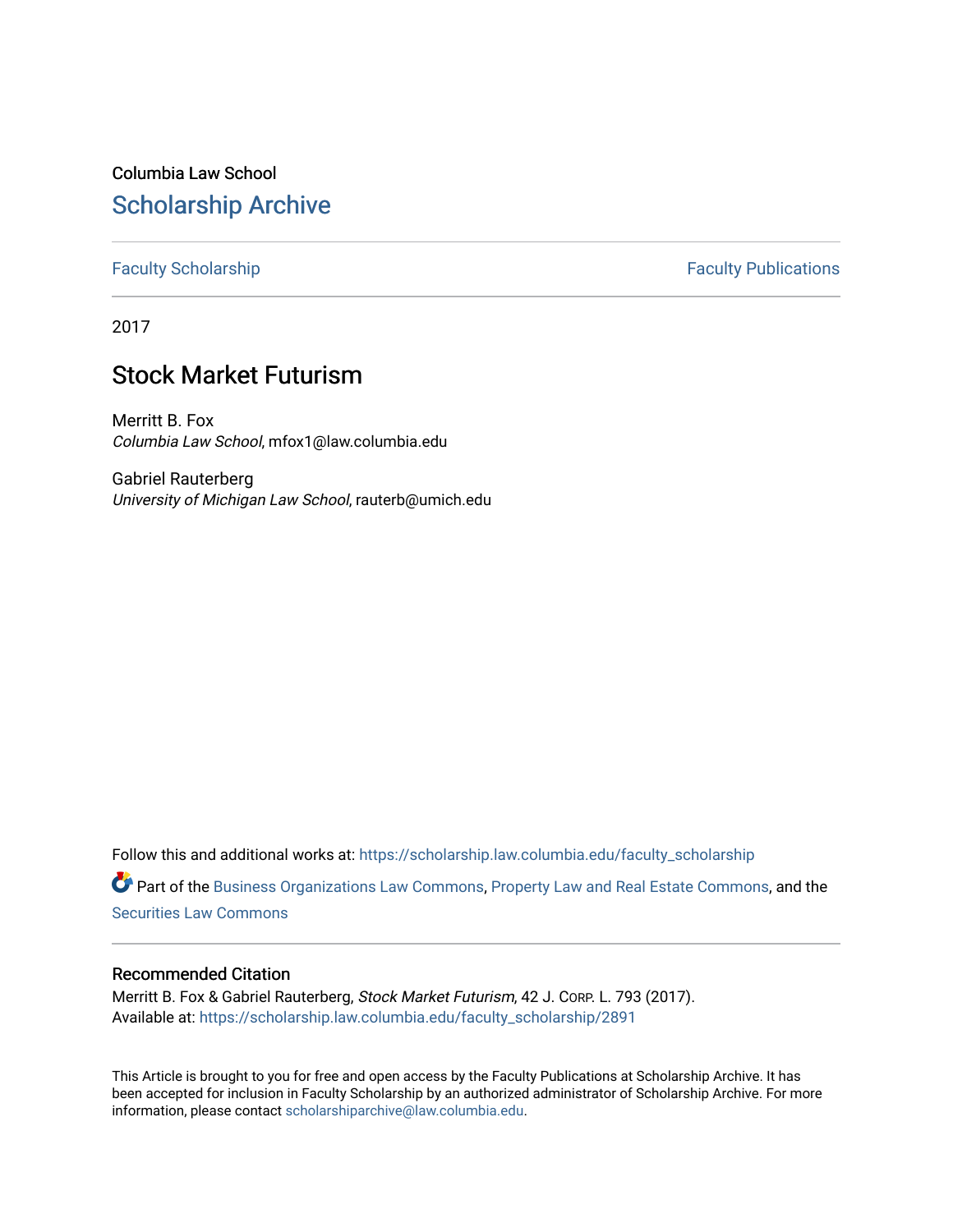# Stock Market Futurism

# Merritt Fox & Gabriel Rauterberg<sup>\*</sup>

The U.S. stock market is undergoing extraordinary upheaval. The approval of the application of the Investors Exchange (IEX) to become the nation's newest stock exchange, including its famous "speed bump," was one of the SEC's most controversial decisions in decades. Other exchanges have proposed a raft of new innovations in its wake. This evolving equity market is a critical piece of national infrastructure, but the regulatory scheme for its institutions is increasingly frayed. In particular, current regulation draws sharp distinctions among different kinds of markets for trading stocks, treating stock exchanges as self-regulatory organizations immune from private civil litigation, while regulating all other trading venues as ordinary broker-dealers. This paper argues that three developments have weakened the case for this regulatory regime. First, in a variety of ways, off-exchange venues have become more like exchanges. Transaction volume on non-exchange venues has increased sharply, and many of these venues are now structurally similar to exchanges in many respects. Second, stock exchanges increasingly offer services designed to mimic sophisticated trading strategies—functionalities once reserved for broker-dealers acting on behalf of their institutional customers. Third, exchanges, which may have once seemed like neutral umpires—providing a rules-based forum to facilitate trade—have begun to tailor their market structure to favor some types of traders at the expense of others. Following the IEX approval, other exchanges have proposed their own uniquely designed speed bumps—sometimes with opposite intentions to IEX—as well as other new market structures. In a variety of ways then, the differences among the trading venues have eroded. Yet, the regulatory status of these venues remains widely distinct. The result is a set of sharp regulatory distinctions that no longer track as sharp functional differences. We discuss these trends and analyze the criteria by which the SEC has been regulating them. The SEC has approved many of these developments, and will have to pass judgment on far more to come. Its decisions, however, are not the product of any comprehensive vision of what our stock market should look like. This is not surprising because so far no such vision has been converged upon by any of the likely sources: the SEC, industry participants, or academic commentators. We sketch some broad possibilities for alternative market structures as the SEC looks towards the stock market's future.

<sup>\*</sup> Michael E. Patterson Professor of Law, NASDAQ Professor of the Law and Economics of Capital Markets, Columbia Law School, and Assistant Professor of Law, University of Michigan Law School, respectively. We thank Paul Mahoney and Larry Glosten. Joint work with them inspired many of these thoughts. All errors are our own.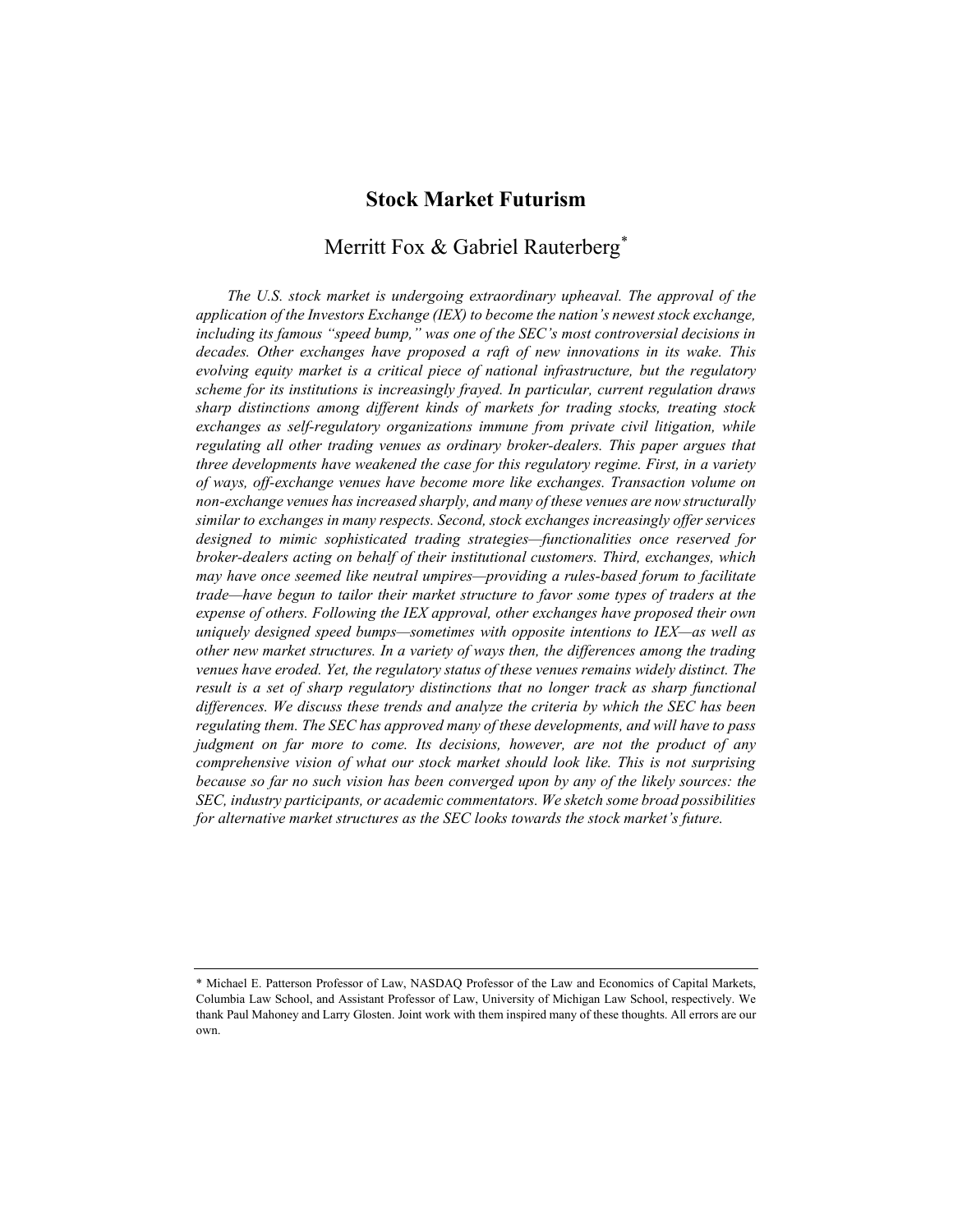The future is already here. It's just not evenly distributed. —William Gibson $^1$ 

If you shift everyone else 350 microseconds into the past, then it's like you perpetually live in the future.

—Matt Levine<sup>2</sup>

| 795 |
|-----|
|     |
|     |
|     |
|     |
|     |
|     |
|     |
|     |
|     |
|     |
|     |
|     |
|     |
|     |
|     |

 <sup>1.</sup> Talk of the Nation: The Science in Science Fiction (NPR radio broadcast Nov. 30, 1999).

 <sup>2.</sup> Matt Levine, Speed Bumps Are the Hot New Thing for Exchanges, BLOOMBERG (Aug. 31, 2016, 4:05

PM), https://www.bloomberg.com/view/articles/2016-08-31/speed-bumps-are-the-hot-new-thing-for-exchanges.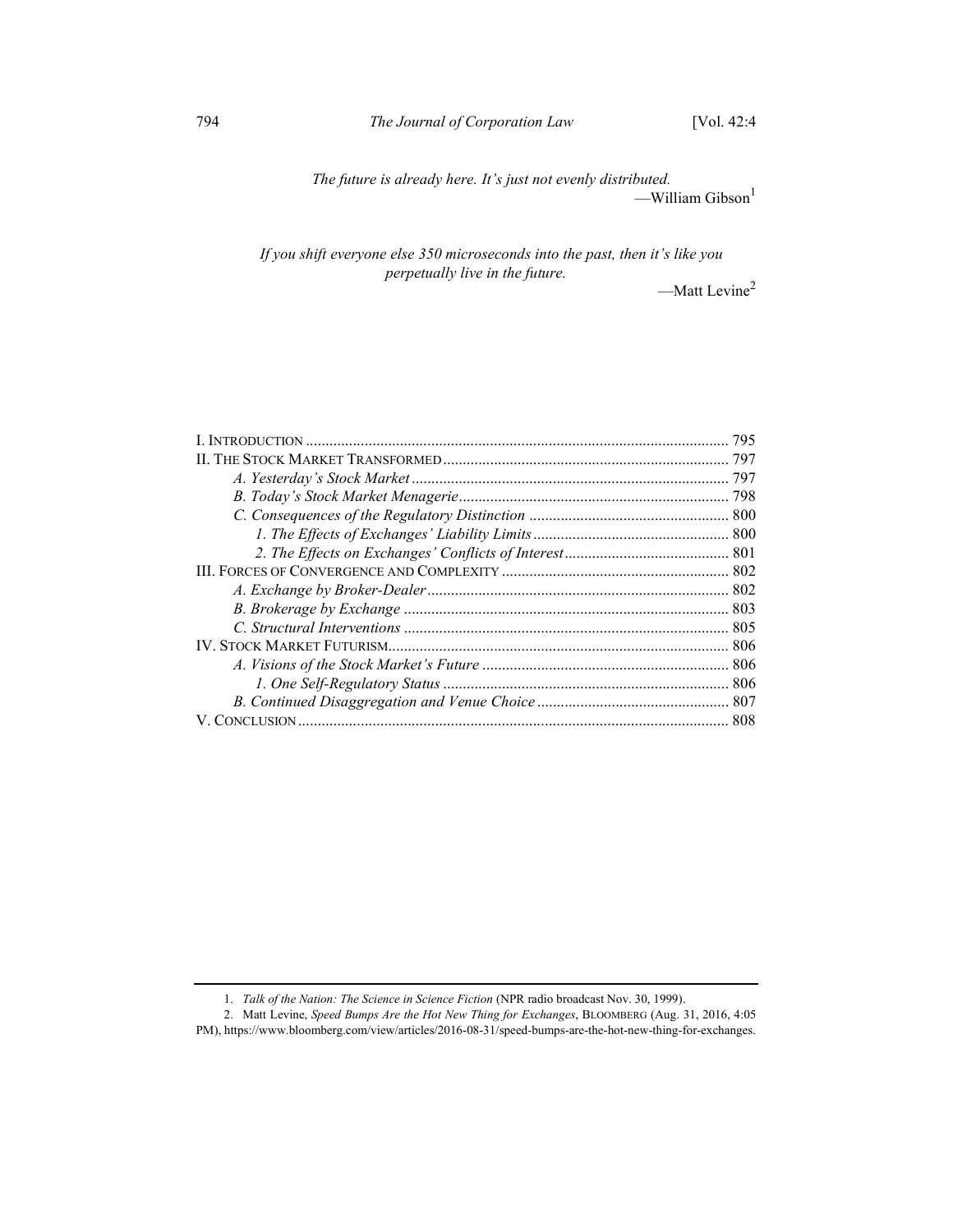#### I. INTRODUCTION

The U.S. stock market is undergoing extraordinary upheaval. Over the last few decades, technology and regulatory change have profoundly altered how equities are traded, moving the market from a manual, human-driven system where trading volume for a given stock was largely concentrated in a single venue to today's "open architecture" system in which trading is automatized and electronic, and transactions in a company's stock potentially occur across a huge number of trading venues of differing types.<sup>3</sup> The approval of IEX's application to become the nation's newest stock exchange, including its famous "speed bump," was one of the SEC's most controversial decisions in decades.<sup>4</sup> Other exchanges have proposed a raft of new innovations in its wake.<sup>5</sup> Yet while the market has changed dramatically, the regulatory regime has remained largely the same. This Symposium paper focuses on a major piece of that system that seems especially creaky the regulation of trading venues—and the sharp regulatory distinctions current law draws among different kinds of marketplaces. Specifically, the central argument of this paper is that a series of functional trends have weakened the case for our current venue categorization system and strengthened the case for moving toward a single regulatory status for trading venues. It then considers possible reforms of market structure.

Current law creates two distinct regulatory statuses for equity trading venues. First, there are *stock exchanges*, which the law regulates as self-regulatory organizations (SROs), whose rules are subject to SEC scrutiny and approval, and enjoy absolute immunity from private suit when pursuing their regulatory functions.<sup>6</sup> All other venues are regulated as broker-dealers, and can be broken down further as either alternative trading systems (ATSs) (which meet the statutory definition of an exchange but enjoy an exemption), or non-ATS non-exchange venues. The law freights the distinction between *exchange* and broker-dealer with considerable regulatory baggage for historical reasons, distinguishing pointedly between exchanges as SROs and all other venues as ordinary broker-dealers. The emphasis here will be on the way in which a variety of trends—some newer than others undermine the case for these sharp legal distinctions among venues.

In this Introduction, we will very briefly sketch these trends and why they erode the current regulatory scheme's logic. First, ATSs have taken on increasing importance. They perform many of the same social functions as exchanges have traditionally performed and many have a trading structure that in many regards functions just like an exchange. Moreover, transaction volume on ATSs has been increasing significantly. Second, stock exchanges increasingly offer services designed to mimic sophisticated trading strategies a role once reserved for traditional brokers executing orders for their institutional clients.<sup>8</sup> In essence, many broker-dealers are looking more like exchanges, and many exchanges are providing services previously provided only by broker-dealers.

Third, exchanges have begun to adopt structures that in ways deliberately discriminate

 <sup>3.</sup> Letter from James J. Angel, Assoc. Professor of Fin., Georgetown Univ., to the SEC (Jan. 14, 2011), http://www.sec.gov/comments/sr-bx-2010-059/bx2010059-5.pdf.

 <sup>4.</sup> Press Release, SEC, SEC Approves IEX Proposal to Launch National Exchange, Issues Interpretation on Automated Securities Prices (June 17, 2016), https://www.sec.gov/news/pressrelease/2016-123.html.

 <sup>5.</sup> See infra Part IV (describing some proposed fixes to exchange structures).

 <sup>6.</sup> See infra note 10 and accompanying text.

 <sup>7.</sup> Id.

 <sup>8.</sup> See infra Part IV (describing some proposed fixes to exchange structures).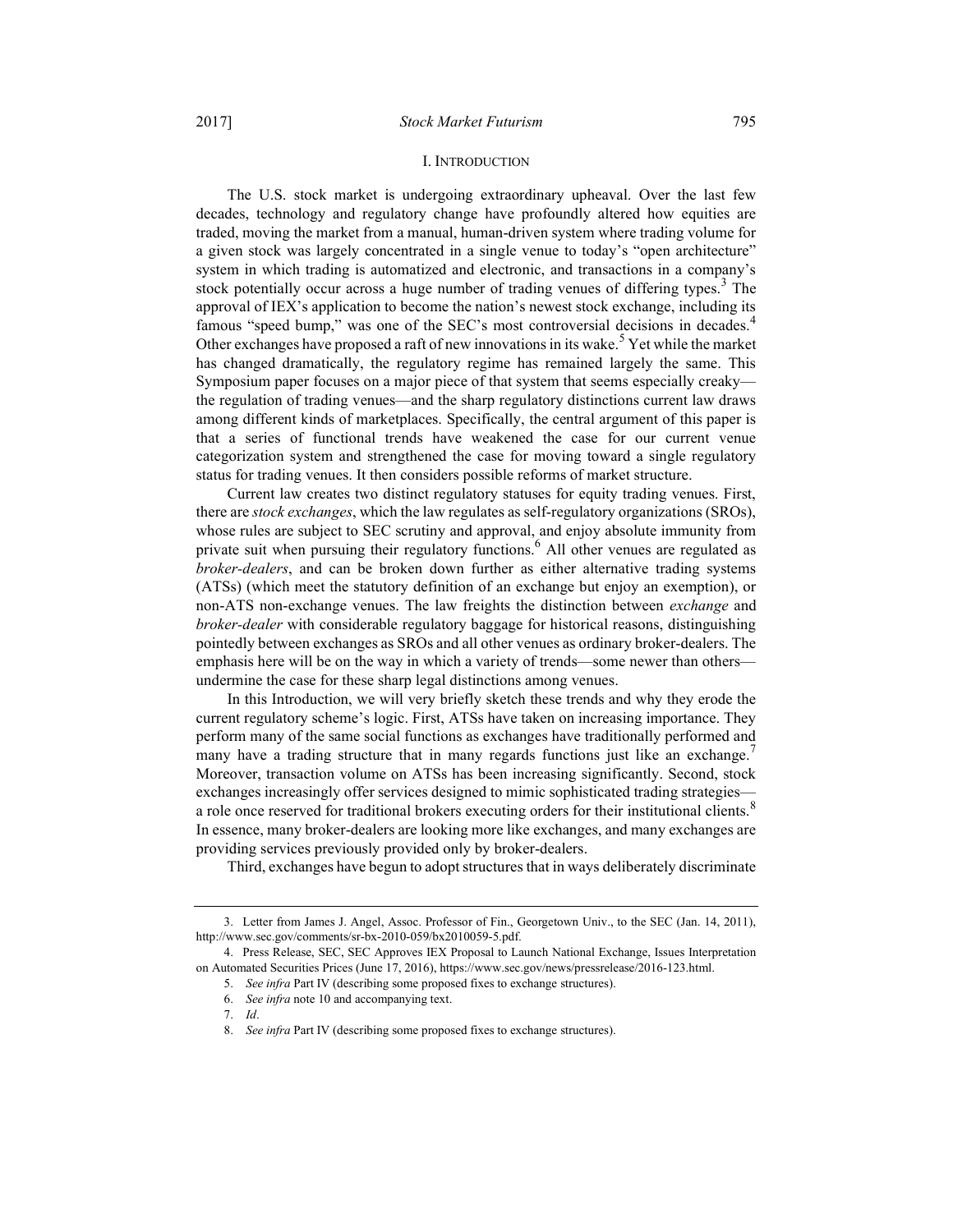against some market participants in favor of others. These interventions will eventually force regulators to ask exactly what a stock exchange should be. While they may once (if ever) have seemed like neutral umpires—simply providing infrastructure to facilitate trade—some exchanges have moved beyond that role and seem intent on further departing from it.<sup>9</sup> Following the SEC's approval of IEX with its famous speed bump, other exchanges have proposed their own speed bumps—sometimes with opposite ambitions as well as other new market structures. Through these decisions, exchanges are lining up to take sides in some of today's most heated market structure arguments.

All of these changes collapse the case for the sharp differences in terms of legal obligations and immunities that currently depend on whether an entity is identified as an exchange or as a broker dealer. These regulatory differences no longer track robust functional differences between many members of each group.<sup>10</sup> As the SEC has navigated within this fraying framework to fashion regulatory responses to proposed changes in market structure, it has encountered vigorous controversy among market participants.<sup>11</sup> Moreover, its decisions are not the product of any coherent vision of what our stock market ideally should look like. Nor have either industry participants or academic commentators converged on such a vision. We identify these breakpoints and analyze the criteria by which the SEC has been regulating them. In the context of these changes, calls for a wholesale reconsideration of equity market structure and the regulatory structure of exchanges and broker-dealers seem well-justified.

Such a vision is in urgent need.<sup>12</sup> In particular, by approving the IEX application, the

 11. Letter from Theodore R. Lazo, Managing Dir. and Assoc. Gen. Counsel, SIFMA, to Elizabeth M. Murphy, Sec'y, SEC 2 (Oct. 5, 2012) (arguing that NASDAQ's proposed benchmark order "raises issues about the roles and obligations of exchanges and broker-dealers in today's equity market structure."); id. at 3 ("it would be an incongruous result if Nasdaq were permitted to use the doctrine of regulatory immunity as a shield against liability, while competing algorithm providers offering the same services may assume unlimited liability for systems issues unless the provider and its customer agree otherwise by arms-length agreement."); Letter from Theodore R. Lazo, Managing Dir. and Assoc. Gen. Counsel, SIFMA, to Mary Jo White, Chair, SEC (July 31, 2013) ("[T]echnological advancements have changed the way the securities markets and market participants operate, with securities exchanges and non-exchange venues operated by broker-dealers performing essentially identical functions in certain respects. Nonetheless, the status of exchanges as self-regulatory organizations ("SROs") has not changed, even as the exchanges have become active competitors with the broker- dealer members they are charged with regulating.").

<sup>9.</sup> See infra Part II (surveying the stock market of the past, some of the forces that propelled it forward, and the regulatory landscape of today's equity marketplace).

 <sup>10.</sup> In a sense, this problem is principally historical: stock exchanges developed as marketplaces for trading stocks, and due to their economic and social prominence, Congress and the SEC created a self-regulatory role for the exchanges. Over the last half-century, a set of new marketplaces for trading stocks have emerged, which are increasingly functionally indistinguishable from exchanges. The answer to "what is a stock exchange?" versus "what is a broker-dealer?" thus turns principally on regulatory distinctions that are an artifact of an earlier time. The set of burdens and benefits that comes with SRO status, which requires little business difference, creates a myriad of problems for equity market structure. See Part III (discussing exchanges by broker-dealers and brokerage by exchange).

 <sup>12.</sup> We are not the first to observe this. See, e.g., Mary Jo White, Chair, SEC, Enhancing Our Equity Market Structure, Remarks Before the Sandler O'Neill & Partners, L.P. Global Exchange and Brokerage Conference (June 5, 2014), https://www.sec.gov/news/speech/2014-spch060514mjw; Daniel M. Gallagher, Comm'r, SEC, Remarks to the Georgetown University Center for Financial Markets and Policy Conference on Financial Markets Quality (Sept. 16, 2014), https://www.sec.gov/news/speech/2014-spch091614dmg.html; Michael S. Piwowar, Comm'r, SEC, The Benefit of Hindsight and the Promise of Foresight: A Proposal for A Comprehensive Review of Equity Market Structure, Remarks Before the 2013 Global Trading and Market Structure Conference (Dec. 9, 2013), https://www.sec.gov/news/speech/2013-spch12013msp.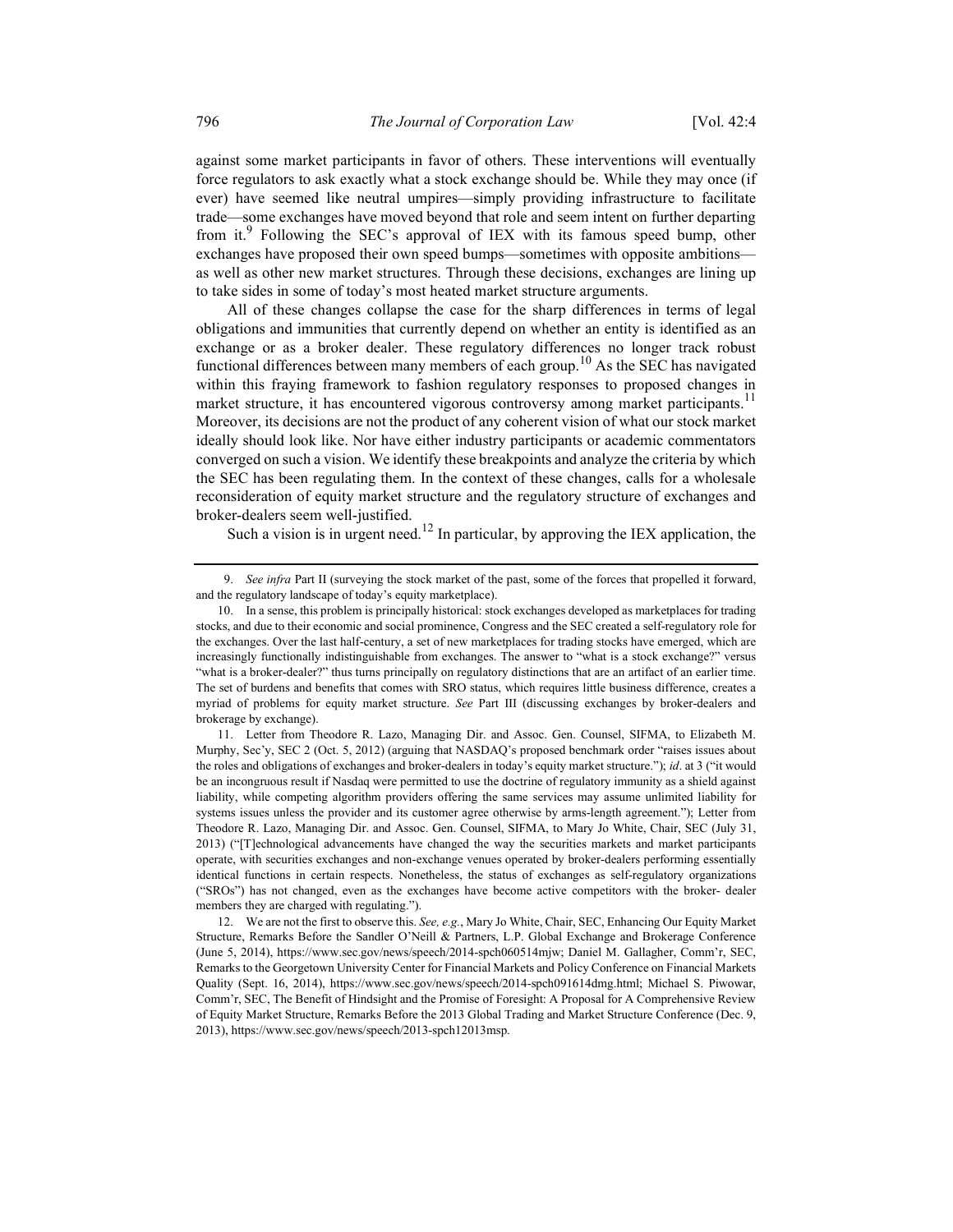SEC unleashed powerful forces of path dependency that will propel it toward permitting further innovation. Without being armed with a more general framework for assessing market structure, policymakers will be forced to make decisions half-blind. Consider just a few of the broader normative questions about equity market structure that are raised by recent developments:

Should exchanges be allowed to offer functionalities that traditionally defined brokerage provision of execution services?

What are the principles for approving changes to stock exchange market structure intended to differentially benefit market participants?

Should stock exchanges retain their status as self-regulatory organizations? If not, what should the future of equity market self-regulation look like?

Ultimately, what should a stock exchange be? $13$ 

This short piece does not attempt to provide definitive answers to these questions. Rather, it argues that such an inquiry is necessary because the rationale for the current regulatory environment is increasingly losing its cogency. It then looks briefly at the broad possibilities for alternative market structures and suggests principles and reforms for the SEC as it looks toward the stock market's future.

This Article proceeds in three additonal parts. Part II briefly sketches the evolution of the stock market from when the typical stock predominantly traded on a single stock exchange with physical trading floors to today's 12 stock exchanges, 30 or so "alternative trading systems," and over 200 "internalizers" as places where such a stock can trade. Part III identifies forces that have been emerging to disrupt and unsettle the stock market's structure, including the collapsing distinction between broker-dealers and exchanges and the emerging adoption by exchanges of structures and functionalities designed to benefit some traders at others' expense. Part IV turns to the future of the stock market. It looks at how the SEC has reasoned so far about these emerging developments and canvasses alternate visions of the equity market.

#### II. THE STOCK MARKET TRANSFORMED

This Part briefly surveys the stock market of yesterday, some of the forces that propelled it forward to the market we have today, and the regulatory landscape of today's equity marketplace.

#### A. Yesterday's Stock Market

In the 1970s, the stock market looked very little like today. There were several stock exchanges, but the trading volume for the stock of most public companies of any real importance was dominated by the New York Stock Exchange (NYSE), which operated as

 <sup>13.</sup> Ian Domowitz, An Exchange Is a Many-Splendored Thing: The Classification and Regulation of Automated Trading Systems, in THE INDUSTRIAL ORGANIZATION AND REGULATION OF THE SECURITIES INDUSTRY 93 (Andrew W. Lo ed. 1996); see generally Ruben Lee, What Is an Exchange?, in 1 CAPITAL MKTS. FORUM YEARBOOK (1993) (discussing the intricacies of exchanges); Jonathan Macey & Hideki Kanda, The Stock Exchange as a Firm: The Emergence of Close Substitutes for the New York and Tokyo Stock Exchanges, 75 CORNELL L. REV. 1007 (1990) (explaining that there is a lesser need for traditional stock exchanges in the modern age); Jonathan Macey & Maureen O'Hara, Regulating Exchanges and Alternative Trading Systems: A Law and Economics Perspective, 28 J. LEGAL STUD. 17 (1999) (advocating for alternative trading forums and their regulation and importance).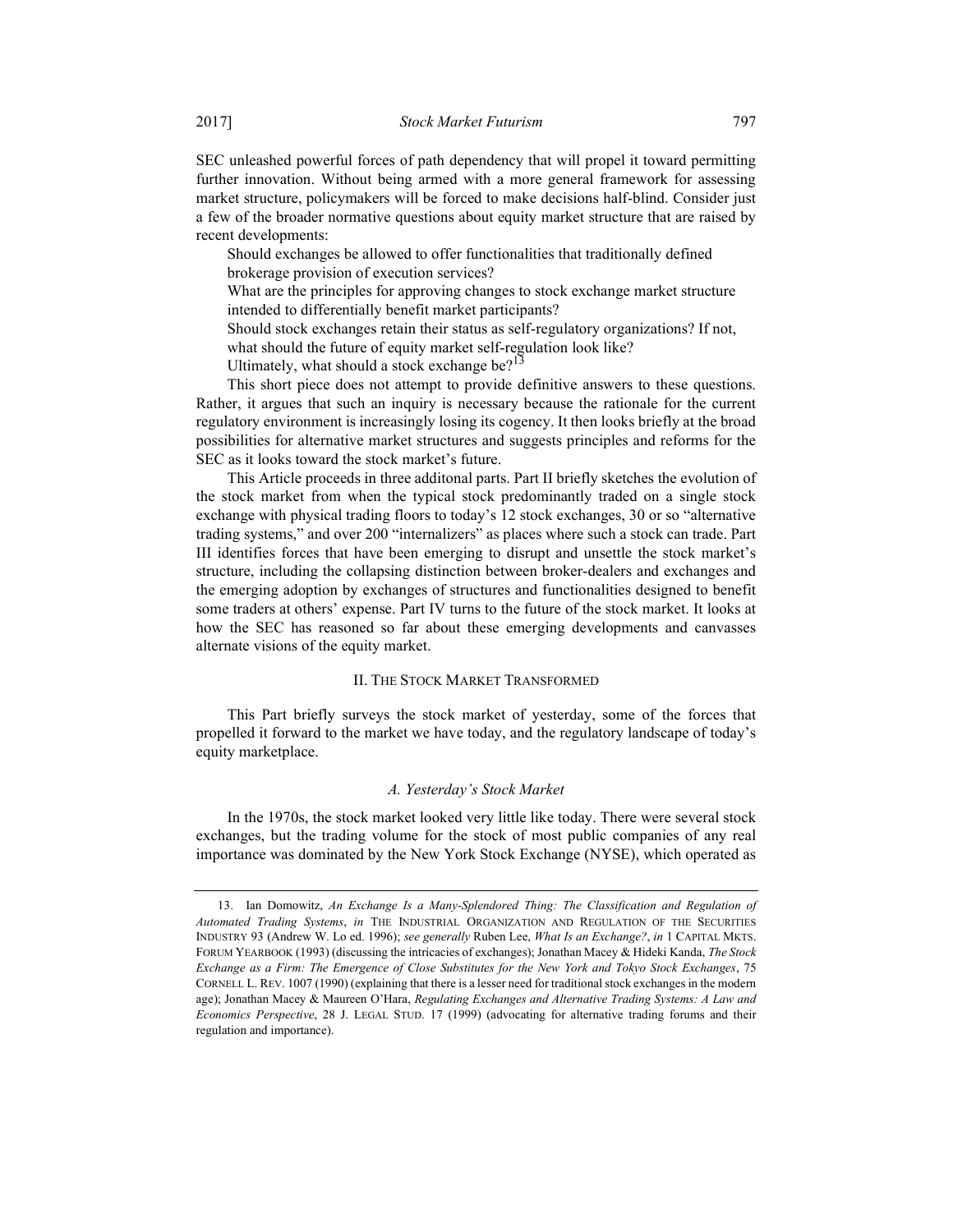a non-profit, self-regulatory organization.<sup>14</sup> The only major non-exchange trading venue was NASDAQ. While technically not an exchange, NASDAQ was a market operated by the National Association of Securities Dealers, which itself functioned as a self-regulatory organization. NASDAQ was closely supervised by the SEC (much like an exchange). Thus, the backbone of the equity trading market—marketplaces regulated as SROs—had not evolved significantly since the adoption of the 1933 and 1934 Acts several decades before.

Even while this well-established structure continued, the seeds of change were planted with the entrance of Institutional Networks Corp., later known as Instinet. Instinet was an electronic facility in which institutional investors could trade directly with one another without a broker or specialist.<sup>15</sup> Instinet easily met the statutory definition of an exchange, and the Exchange Act required any such entity to register as an exchange and be regulated as such.<sup>16</sup> If Instinet had registered as an exchange, however, only its members would be allowed to trade on it. Since institutional traders were not allowed to be stock exchange members,  $17$  such registration would have defeated its whole purpose.

The SEC considered creating a new regulatory category for Instinet and any similar such business.<sup>18</sup> In the meantime, however, Instinet had already applied to register as a broker-dealer and the SEC eventually approved this application. This allowed Instinet to be regulated and supervised by the SEC under this different guise—that of a brokerdealer—and the SEC permitted this originally patchwork solution to become the status quo that still prevails almost a half-century later.<sup>19</sup> Thus, in the 1960s, what would later be called "alternative trading systems" appeared. $^{20}$  There was certainly no appreciation at the time of the consequential character of this decision, setting the stock market, as it did, on a path to regulating all equity trading venues that are not exchanges as "broker-dealers."

#### B. Today's Stock Market Menagerie

A brief survey of the modern stock market's institutions will bring us up to speed. There are now three principal types of trading venues: stock exchanges, alternative trading systems (ATSs), and non-ATS off-exchange trade, which is mostly internalization. The most familiar and still the most important venues for trading stocks are the national stock exchanges,<sup>21</sup> of which there are now 12.<sup>22</sup> In aggregate, around 60–65% of equity market

 <sup>14.</sup> GARY SHORTER & RENA S. MILLER, CONG. RES. SERV., R43739, DARK POOLS IN EQUITY TRADING: POLICY CONCERNS AND RECENT DEVELOPMENTS 1, (Sept. 26, 2014), https://fas.org/sgp/crs/misc/R43739.pdf ("Traditionally, the exclusive locales for stock trades were exchanges such as the New York Stock Exchange[], the American Stock Exchange[], and NASDAQ.").

<sup>15.</sup> George T. Simon & Kathryn M. Trkla, The Regulation of Specialists and Implications for the Future, 61 BUS. LAW. 217, 336 (2005).

 <sup>16.</sup> See infra note 21 and accompanying text (defining this term).

<sup>17.</sup> Simon & Trkla, supra note 15, at 336.

 <sup>18.</sup> Automated Trading Information Systems, 34 Fed. Reg. 12,952, 12,953 (Aug. 9, 1969) (to be codified at 17 C.F.R. pt. 240).

 <sup>19.</sup> Eventually, the SEC issued a no-action letter authorizing Instinet to operate pursuant to compliance with regulation. See Instinet Corp., SEC No-Action Letter, 1986 SEC No-Act. LEXIS 1 (Sept. 8, 1986).

 <sup>20.</sup> Luis A. Aguilar, Comm'r, SEC, Shedding Light on Dark Pools (Nov. 18, 2015), https://www.sec.gov/news/statement/shedding-light-on-dark-pools.html#\_ednref1.

 <sup>21. 15</sup> U.S.C. § 78c(a)(1) ("The term 'exchange' means any organization . . . [that] provides a market place or facilities for bringing together purchasers and sellers of securities.").

<sup>22.</sup> U.S. Equities Market Volume Summary, BATS GLOBAL MKTS.,

http://www.bats.com/us/equities/market\_share (last visited May 16, 2017).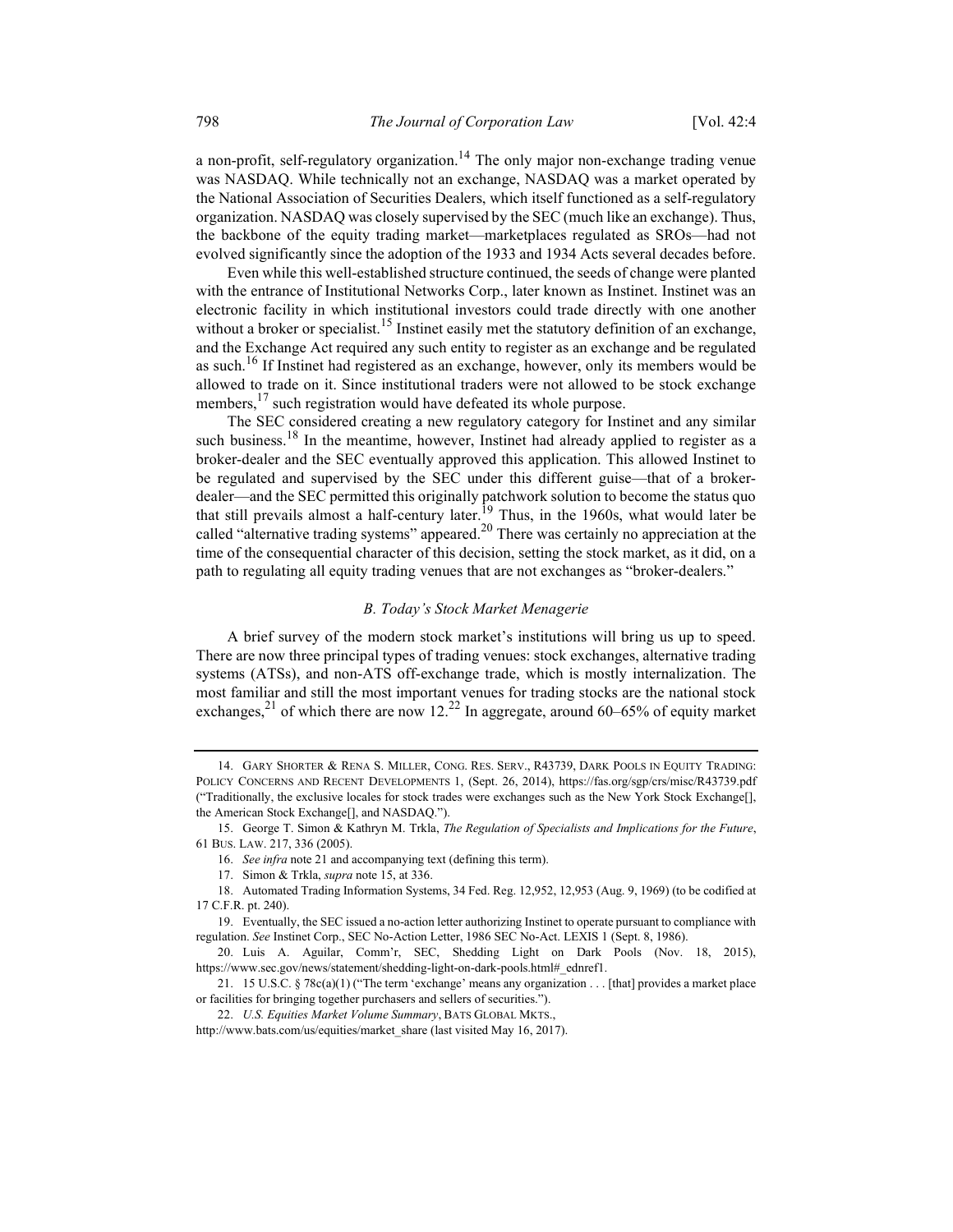trading volume typically occurs on the exchanges.<sup>23</sup> As defined by the Exchange Act, an exchange is simply any rule-based marketplace for transacting securities.<sup>24</sup> The Exchange Act  $\S$  3 states that any entity seeking to operate as a "national securities exchange" must register with the SEC and operate as a self-regulatory organization  $(SRO)$ .<sup>25</sup>

Exchanges' status as SROs play an important role in current market structure, so it is worth pausing to discuss what that status involves and the benefits and burdens that it confers. Under the self-regulatory system, exchanges act as quasi-public institutions to which the SEC delegates regulatory functions. As such, the exchanges are charged with partly regulating their own markets, including establishing rules of operation compliant with the Exchange Act and SEC rules, supervising the conduct of their members (i.e., the broker-dealers who are the only persons allowed to trade directly on the exchange), and participating in the governance of the systems that interlink the various exchanges and other equity trading venues.<sup>26</sup> Substantial benefits also accompany SRO status, most importantly dramatic limits on an exchange's potential civil liability to private individuals and institutions. A stock exchange is absolutely immune from liability to private plaintiffs when conducting regulatory activities.<sup>27</sup> Another benefit of SRO status are rule-based liability limits, adopted in the exchange's SEC-approved rulebooks, that impose liability caps on any damages the exchange may need to pay third parties when the exchange is performing both its regulatory and ordinary commercial functions.<sup>28</sup>

The remaining transactions occur "off exchange" on either ATSs or non-ATSs.<sup>29</sup> ATSs can be either electronic communication networks (ECNs) or "dark pools." ECN's

 <sup>23.</sup> Id.

 <sup>24.</sup> See also 15 U.S.C. § 78c(a)(1) (2012) (defining an exchange as "any organization, association, or group of persons . . . which constitutes, maintains, or provides a market place or facilities for bringing together purchasers and sellers of securities"); 17 C.F.R. § 240.3b-16(a)(2) (2005) (defining an exchange as involving "established, non-discretionary methods" for when orders interact).

 <sup>25. 15</sup> U.S.C. § 78c(a)(26) (2012) (defining self-regulatory organization).

 <sup>26.</sup> See generally Concept Release Concerning Self-Regulation, Exchange Act Release No. 34-50700, 84 SEC Docket 619 (Nov. 18, 2004) (discussing "the foundations of the self-regulatory system and new considerations that the Commission and the industry are facing").

 <sup>27.</sup> A "self-regulatory organization 'when acting in its capacity as a SRO, is entitled to immunity from suit when it engages in conduct consistent with the quasi-governmental powers delegated to it pursuant to the Exchange Act and the regulations and rules promulgated thereunder.'" DL Capital Grp., LLC v. Nasdaq Stock Mkt., Inc., 409 F.3d 93, 97 (2d Cir. 2005) (citations omitted) (citing D'Alessio v. N.Y. Stock Exch., 258 F.3d 93, 106 (2d Cir. 2001)); In Re NYSE Specialists Sec. Litig., 503 F.3d 89, 96 (2d Cir. 2007); Weissman v. Nat'l Ass'n Sec. Dealers, 500 F.3d 1293, 1296 (11th Cir. 2007) ("SROs are protected by absolute immunity when they perform their statutorily delegated adjudicatory, regulatory, and prosecutorial functions."); Sparta Surgical Corp. v. Nat'l Ass'n Sec. Dealers, Inc., 159 F.3d 1209, 1214 (9th Cir. 1998); Austin Mun. Sec., Inc. v. Nat'l Ass'n Sec. Dealers, 757 F.2d 676, 692 (5th Cir. 1985) ("[T]he NASD . . . requires absolute immunity from civil liability for actions connected with the disciplining of its members.") (citations omitted); In re Series 7 Broker Qualification Exam Scoring Litig., 510 F.Supp.2d 35, 42 (D.D.C. 2007). This feature of SROs has also been a fulcrum of scholarly controversy. See generally, Rohit A. Nafday, From Sense to Nonsense and Back Again: SRO Immunity, Doctrinal Bait-and-Switch, and a Call for Coherence, 77 U. CHI. L. REV. 847 (2010) (arguing that SRO immunity is unwarranted); William A. Birdthistle & M. Todd Henderson, Becoming A Fifth Branch, 99 CORNELL L. REV. 1 (2013) (describing SROs as the fifth branch of government).

 <sup>28.</sup> See Letter from Theodore Lazo to Mary Jo White, supra note 11, at 7–10 (offering an insightful discussion of various market structure issues and specifically discussing exchange liability limits).

 <sup>29.</sup> See LAURA TUTTLE, ALTERNATIVE TRADING SYSTEMS: DESCRIPTION OF ATS TRADING IN NATIONAL MARKET SYSTEM STOCKS 5–6, 11 (Oct. 2013),

https://www.sec.gov/divisions/riskfin/whitepapers/alternative-trading-systems-10-2013.pdf (providing an overview of ATSs and statistics on trade size distribution across venues).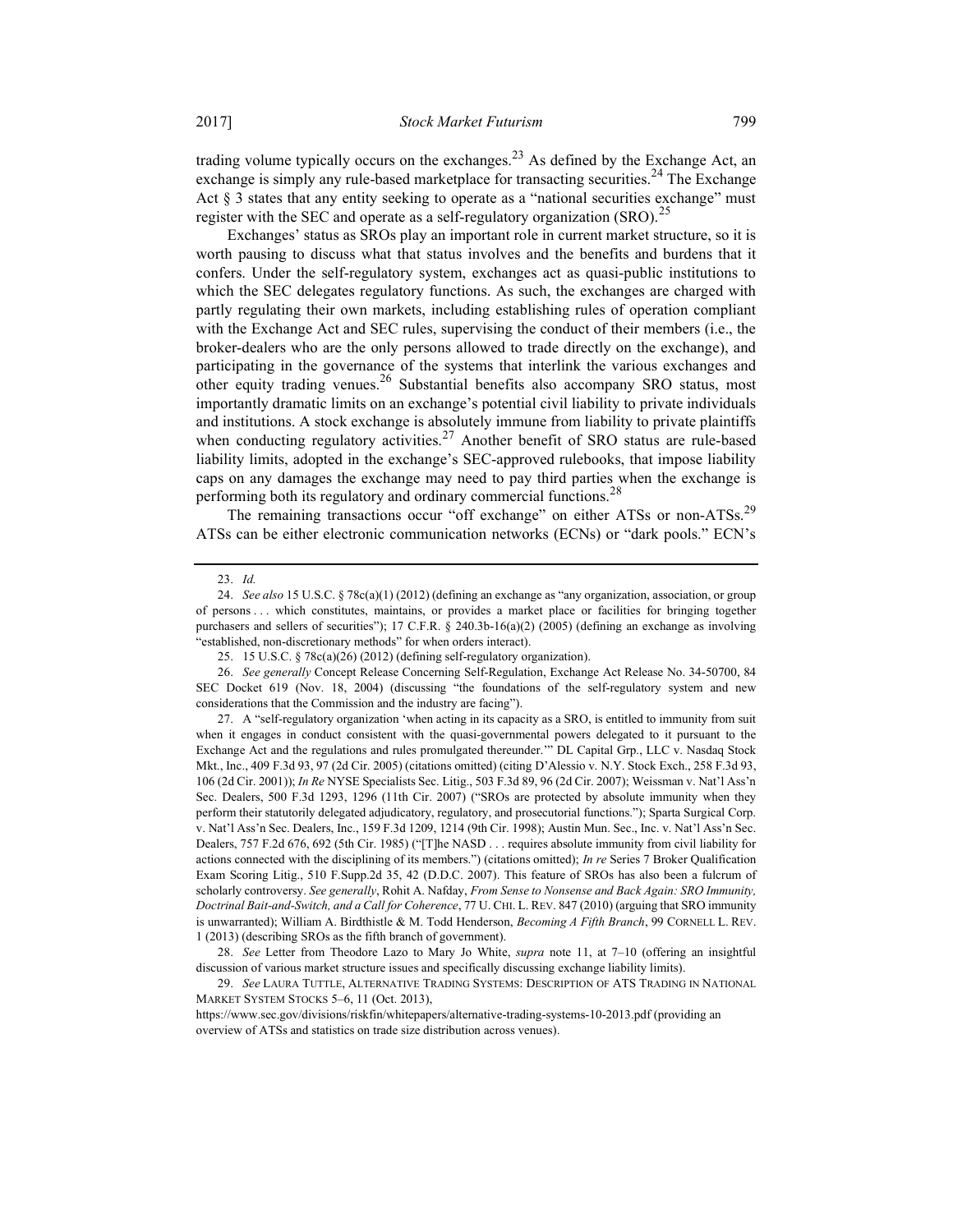make their quotations part of the public data feeds. Dark pools can restrict who can have access and do not make their quotes available. The key point here is that an ATS, whether an ECN or a dark pool, does not operate as an SRO.<sup>30</sup> Instead, it is operated by a brokerdealer.<sup>31</sup> Beyond this there is non-ATS trade, which is largely known as "internalization,"<sup>32</sup> whereby a retail broker-dealer sells its customers' order flow to another broker-dealer that acts as the counterparty to the flow of buy and sell orders sent to it.<sup>33</sup>

#### C. Consequences of the Regulatory Distinction

The distinction between being registered as an exchange and being a non-exchange trading venue registered as a broker-dealer has significant regulatory consequences. Two different classes of consequences are especially important: exchanges' liability limits and exchanges' role in designing and benefiting from the NMS plans that organize much equity market activity. Both create conflicts of interest that the SEC and market participants have noted for some time.<sup>34</sup>

#### 1. The Effects of Exchanges' Liability Limits

Exchanges enjoy absolute immunity from private civil suits when pursuing their SRO functions. They also enjoy low rulebook-based liability limits for other functions. Putting a precise figure on the full value of these liability limits is not possible for the simple reason that it is hard to know all the suits that would have been brought and succeeded had these immunities and liability caps not existed. Nonetheless, there continue to be glaring examples of lawsuits in which exchanges directly benefit from their liability limits.<sup>35</sup> For

 32. See Rhodri Preece, Dark Pools, Internalization, and Equity Market Quality, CFA INST. 15–19 (Oct. 2012), http://www.cfapubs.org/doi/pdf/10.2469/ccb.v2012.n5.1 (discussing internationalization and its use by broker-dealers).

 33. See also Concept Release on Equity Market Structure, 75 Fed. Reg. 3594, 3599 (Jan. 21, 2010) (to be codified at 17 C.F.R. pt. 242).

 <sup>30.</sup> Regulation of Exchanges and Alternative Trading Systems, 63 Fed. Reg. 70,844 (Dec. 22, 1998) (codified at 17 C.F.R. pts. 202, 240, 242, 249) (Regulation ATS Adopting Release); 17 C.F.R. § 242.300(a) (2009).

 <sup>31.</sup> Why certain trading venues would be regulated as broker-dealers was discussed above in Part II.A, but the regulatory status of "broker-dealer" should also be explained. Brokering, as traditionally understood and defined by the SEC, involves "any person engaged in the business of effecting transactions in securities for the account of others," while dealing involves "any person engaged in the business of buying and selling securities . . . for such person's own account through a broker or otherwise." 15 U.S.C. §§ 78c(a)(4)–(5) (2012). In a regulatory term of art, the SEC decided to regulate any person or institution that provides either of these intermediation services as a "broker-dealer" under Form BD (the SEC requires that an individual or institution acting as either a broker or dealer register under the Securities Exchange Act of 1934 (the 1934 Act) as a "broker-dealer" with Form BD, pursuant to § 15(b) of the Act). 15 U.S.C. § 78o(b) (2015). The legal classification "broker-dealer" thus sweeps up in a single regulatory status any individual or institution whose business is intermediating the trade of equities as an agent (a broker), as a principal (a dealer), or as a trading venue (provided it is not a stock exchange). At the level of common sense, broker-dealers are all those financial institutions whose businesses involve executing trades on investors' behalf, making markets in securities by posting limit orders with which other traders can interact, and operating trading venues that are not regulated by the SEC as stock exchanges.

 <sup>34.</sup> See, e.g., infra Part IV (discussing the SEC's Concept Release concerning self-regulation).

 <sup>35.</sup> Huntley v. Chicago Bd. of Options Exch., 161 F.Supp.3d 612, 619 (N.D. Ill. 2015); Standard Inv. Chartered, Inc. v. Nat'l Ass'n of Sec. Dealers, Inc., 637 F.Supp.3d 112, 116 (2d Cir. 2011) ("the proxy solicitation, which was the only vehicle available to NASD for amending its bylaws, was plainly 'incident to the exercise of regulatory power,' and therefore an activity to which immunity attached") (citations omitted).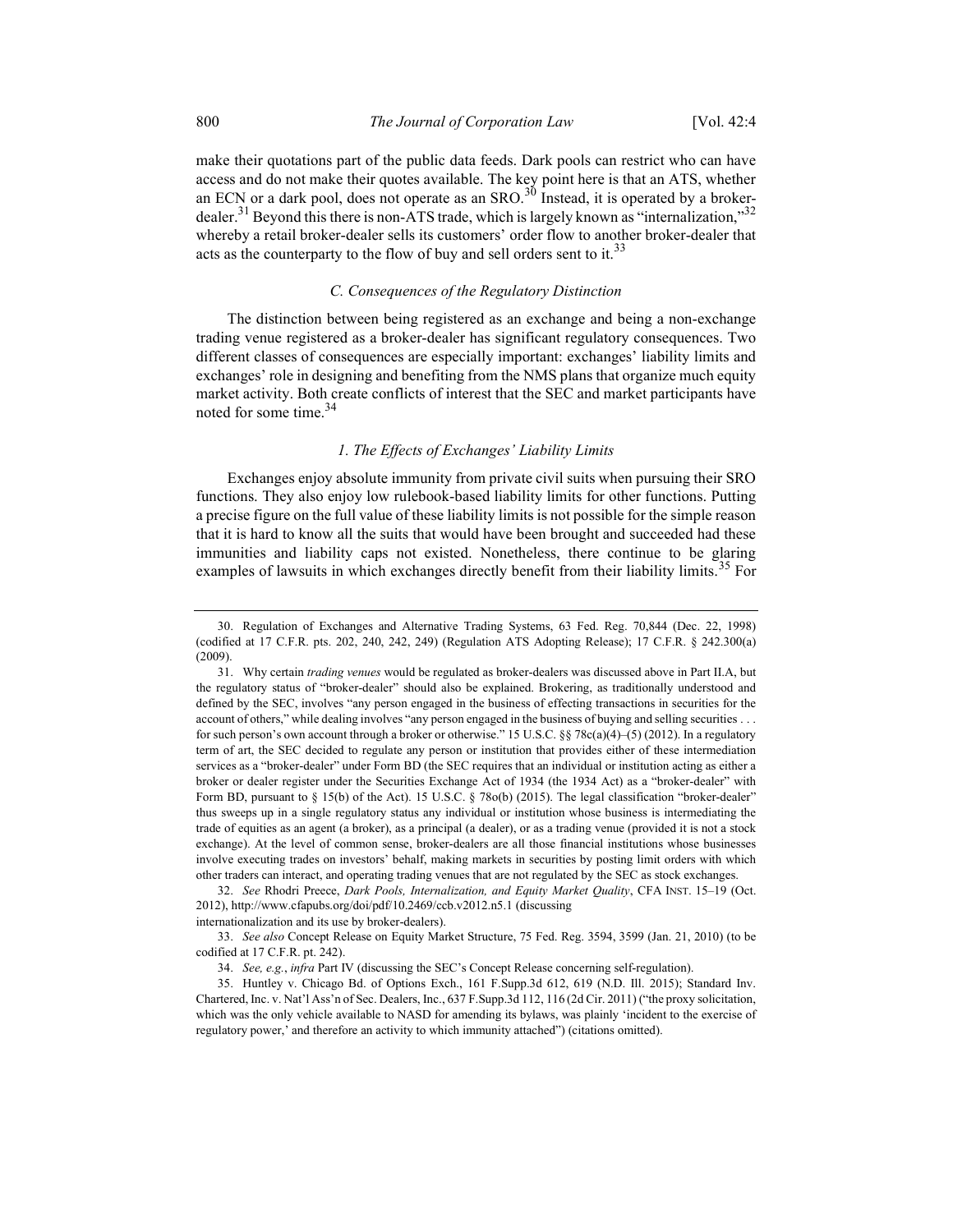instance, only last year, Nasdaq's SRO immunity shield seemed to play a decisive role in protecting it from liability.<sup>36</sup> The plaintiff's allegations in that case were that Nasdaq had adopted a cap on the fees market makers must pay to trade, which allowed them to trade in huge volume at other traders' expense, allegedly harming traders by hundreds of millions of dollars. While expressing "concern[] that SRO immunity fails to take into account the degree to which the profit-making incentives of exchanges overshadow their regulatory responsibility," the court determined that the relevant function—setting fees—fit squarely within Nasdaq's self-regulatory role, entitling it to lawsuit-ending immunity.<sup>37</sup>

Even some of Nasdaq's actions in connection with Facebook's flawed IPO received protection.<sup>38</sup> During Facebook's IPO, Nasdaq suffered various technological errors that resulted in the opening of trading in Facebook being delayed and some orders failing to be processed for hours.<sup>39</sup> The court granted immunity with respect to a variety, though not all, of Nasdaq's decisions that arguably contributed to the problems with the opening of trade in Facebook shares upon the commencement of its IPO. These included Nasdaq's decision not to halt trading or cancel affected trades as well as certain statements it made in connection with the IPO.<sup>40</sup>

Even more recently, a number of exchanges were sued based on allegations that they catered to HFTs at the expense of other traders.<sup>41</sup> The court found that most of the practices challenged by plaintiffs fell under exchanges' status as SROs, immunizing them from suit. Specifically, the court found that "the Exchanges are absolutely immune for their creation of complex order types . . . [because] the order types permitted by an Exchange define the ways in which traders can interact with that Exchange," and "provision of proprietary data feeds . . . also falls within the scope of the quasi-governmental powers delegated to the Exchanges."<sup>42</sup>

These liability limits are most questionable when exchanges are providing functionalities identical to those of broker-dealers. Here, as many market participants have objected, the exchanges seem to be subsidized by law with their liability limits granting them an anti-competitive advantage when providing an identical service to a brokerdealer.<sup>43</sup>

#### 2. The Effects on Exchanges' Conflicts of Interest

Another major benefit of exchanges' SRO status is their primary role in creating NMS plans—governance schemes for operating aspects of the stock market that are made by select market participants. Although these plans ultimately need to be approved by the SEC, the exchanges take the lead role in the design of the plans. These plans create the

 <sup>36.</sup> Rabin v. NASDAQ OMX PHLX LLX, 182 F.Supp.3d 220, 240 (E.D. Pa. 2016) ("Because SRO immunity shields the Exchange Defendants in this case, Plaintiff's claims against them must be dismissed.").

 <sup>37.</sup> Id.

 <sup>38.</sup> In re Facebook, Inc., IPO Sec. & Derivative Litig., 986 F.Supp.2d 428, 454 (S.D.N.Y. 2013).

 <sup>39.</sup> John McCrank, Nasdaq to Settle Facebook IPO Lawsuit for \$26.5 Million, REUTERS (Apr. 23, 2015) http://www.reuters.com/article/us-nasdaq-omx-facebook-litigation-idUSKBN0NE1FD20150423.

 <sup>40.</sup> In re Facebook, 986 F.Supp.2d at 454–55.

 <sup>41.</sup> In re Barclays Liquidity Cross and High Frequency Trading Litig., 126 F.Supp.3d 342, 357 (S.D.N.Y. 2015).

 <sup>42.</sup> Id. at 358. However, the court found that exchanges' provision of co-location services did not fall under the umbrella of their function as SROs. Id. at 357.

<sup>43.</sup> See, e.g., Letter from Theodore Lazo to Mary Jo White, *supra* note 11, at 12.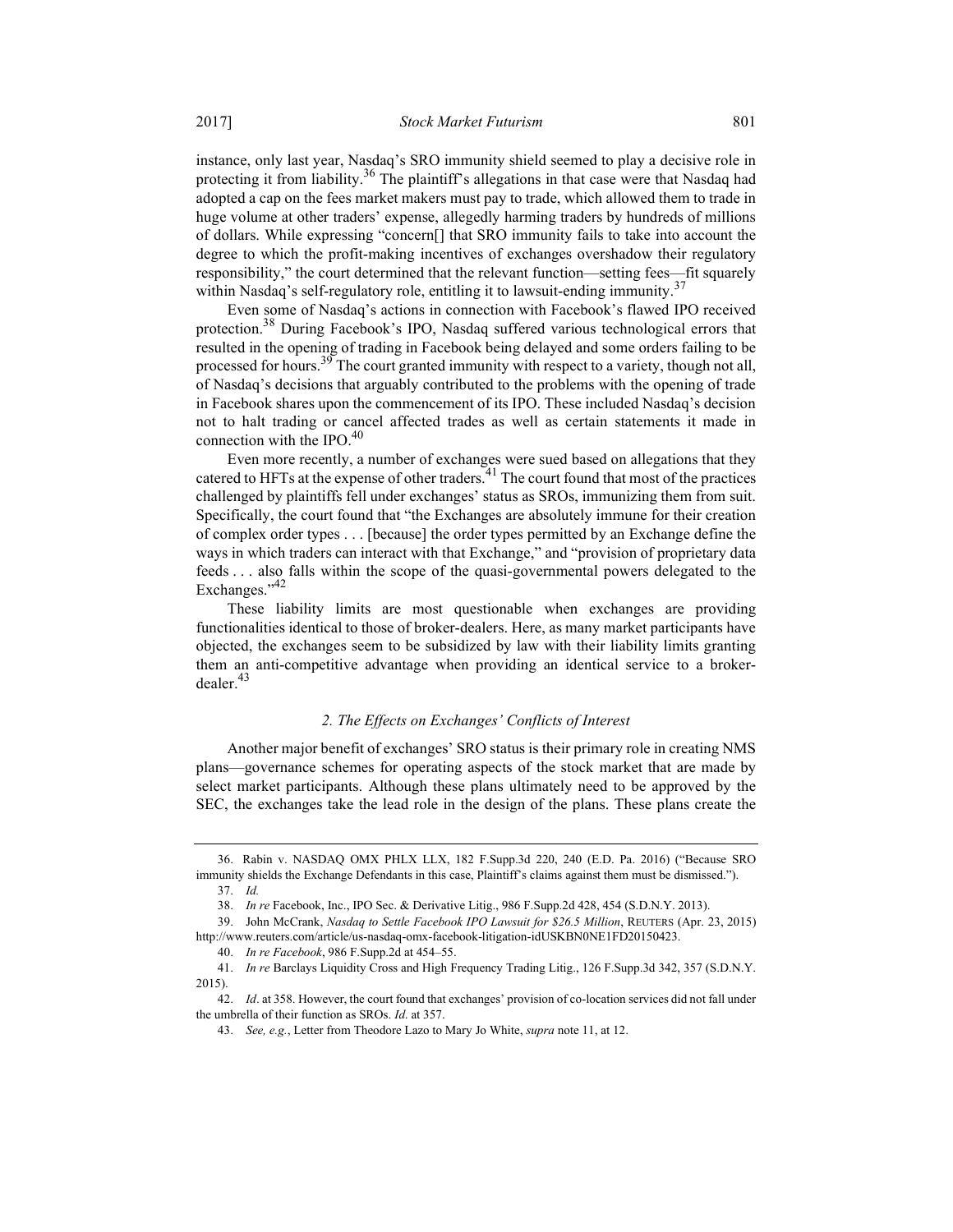structure through which much of the operations of the equity market occur and in so doing affect the conduct of every other market participant. The plans, for example, set out the rules governing public dissemination of quotes, a vital design feature, because success in the market often depends on who has access to such information first. This lead role in plan governance generates inherent conflicts of interest that the SEC has recognized for decades.<sup>44</sup> The core conflict is the fact that the exchanges are also economic beneficiaries of the plans they lead for all market participants.

The conflicts of interest resulting from exchanges' dual roles as regulators and profitmaking businesses that interact with those they regulate are both many and intractable. For example, the exchanges charge broker-dealers fees to fund the exchanges' self-regulatory activities, but the propriety of those fees is difficult to assess and may simply fund exchange profits.<sup>45</sup> Exchanges also supervise and regulate the conduct of the very broker-dealers with which, as discussed below, they sometimes compete in providing certain services.

The general point of both of these sections is to underline the fact that exchanges (as SROs) and other venues (as broker-dealers) have different regulatory statuses and that this has a number of important consequences.

#### III. FORCES OF CONVERGENCE AND COMPLEXITY

This Part analyzes three trends that we argue weaken the case for the current regulatory regime for equity trading venues.

#### A. Exchange by Broker-Dealer

The first trend is the oldest and most familiar: ATSs increasingly resemble traditional exchanges in terms of their structure and they have grown to be a major factor in the market, now accounting for  $10-15%$  of total equity market volume.<sup>46</sup> This similarity in structure dates back to the first ATS, Instinet. ATSs offer some of the same basic services as exchanges do today: an electronic limit order book in which non-marketable limit orders can be posted and against which incoming marketable orders can transact and be reported.<sup>47</sup> Indeed, if anything, it is exchanges whose structures have converged toward the electronic limit order book first pioneered by ATSs rather than ATSs converging toward a structure traditionally displayed by exchanges.<sup>48</sup>

<sup>44.</sup> See, e.g., infra Part IV (discussing the SEC's Concept Release concerning self-regulation).

 <sup>45.</sup> Letter from Theodore Lazo to Mary Jo White, supra note 11, at 12–13.

 <sup>46.</sup> TUTTLE, supra note 29, at 2. However, most of this ATS volume today (unlike a decade or so ago) is concentrated in dark pools, where, unlike exchanges, there is no quote reporting, only transaction reporting.

 <sup>47.</sup> A market order is an unconditional order to transact at the best price. A limit order is an order to transact, say buy, at the best price up to a certain limit, but not to purchase above that limit. A marketable limit order has a limit sufficiently high that it will transact at current market prices.

 <sup>48.</sup> For instance, the largest ATSs, like Credit Suisse's Crossfinder and UBS's ATS, operate largely as electronic order books just like stock exchanges. See, e.g., UBS ATS, UBS, https://www.ubs.com/microsites/electronic-trading/en/equities/unique-liquidity.html#ats (last visited May 16, 2017) (describing operation of UBS ATS order book); Crossfinder Form ATS, CREDIT SUISSE 6-7 ex. F, https://www.credit-suisse.com/media/sites/aes/doc/form-ats-crossfinder-amd.pdf (last visited Mar. 23, 2017) (describing structure of ATS's matching process).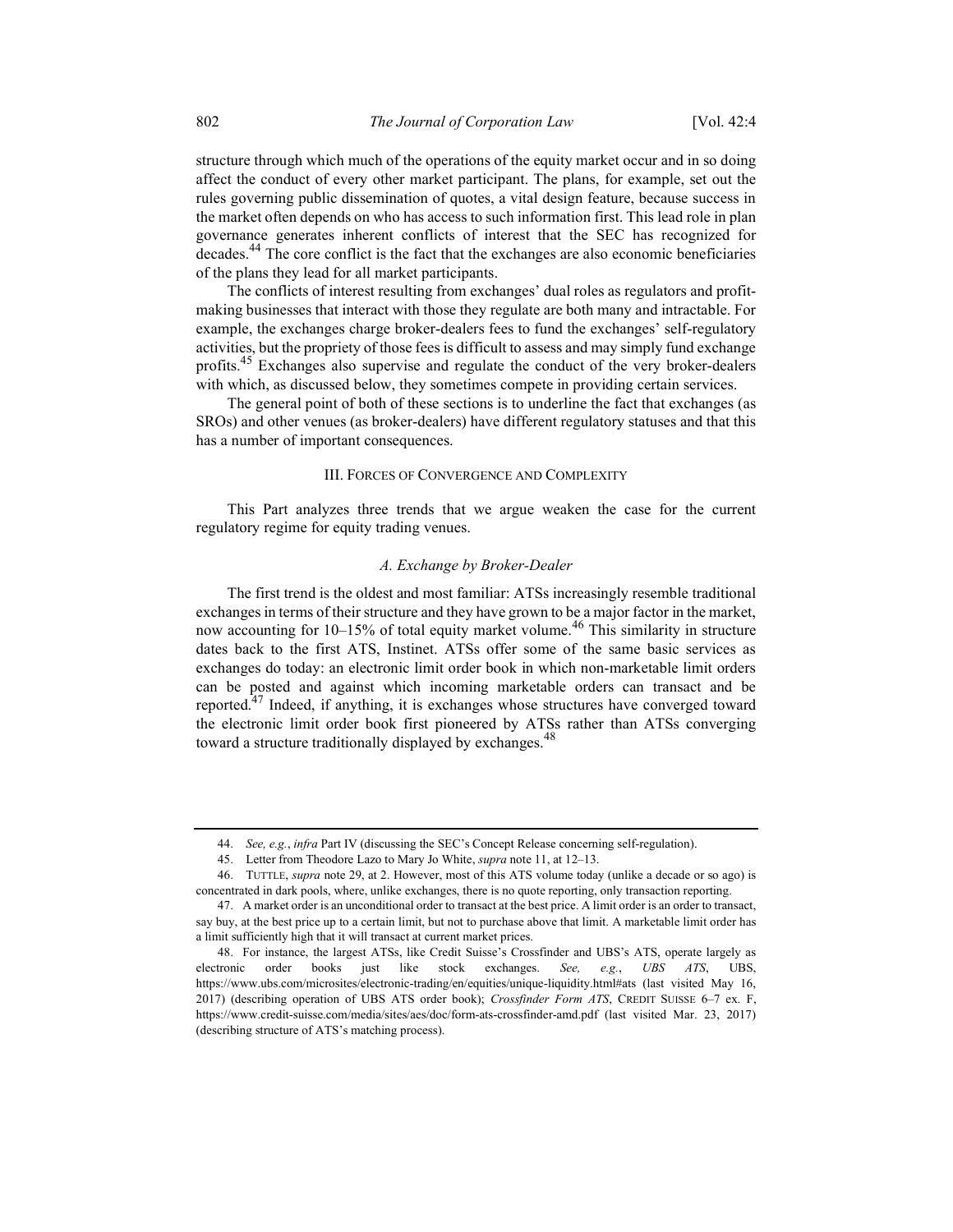#### 2017] Stock Market Futurism 803

#### B. Brokerage by Exchange

Exchanges have also become more like broker-dealers in a number of ways,<sup>49</sup> particularly by providing services traditionally offered only by brokerages, a trend that has been largely overlooked.<sup>50</sup> Perhaps the clearest example of this is IEX's discretionary peg ("d-peg") order type. Upon arrival, a d-peg order submitted by a trader is priced (subject to a condition noted below) on IEX as the less aggressive of the order's limit price or the midpoint of the NBBO.<sup>51</sup> To give an example, if it was a d-peg buy order for Johnson  $\&$ Johnson (JNJ) stock with a limit price of \$100.10 (i.e., the order expresses the trader's willingness to buy JNJ stock up to that price), and the NBB and NBO for JNJ were currently \$100.08 and \$100.09, respectively, then the d-peg would be priced at \$100.085. If the NBB and NBO were \$100.11 and 110.12, respectively, it would be priced at \$110.00. The d-peg is a "dark" order in the sense that if all or part of the order does not execute immediately, it rests on the book of orders at the exchange, but it is not "displayed." The quote would not be included in IEX's public quote information stream.

 The IEX d-peg order had an important additional condition, however. If IEX's system determines that the NBBO is "stable," it works as described immediately above. However, if a quote is "unstable" (also known as a "crumbling quote"), then the d-peg buy order will not be permitted to execute at the midpoint. Instability is determined by the IEX system and means that the NBBO quotes are shifting. The point of this is to protect the order from executing at what will likely turn out to be an unfavorable price. For instance, it would be disadvantageous for a buy d-peg order to execute at the midpoint of \$100.08 and \$100.09 and execute at \$100.085, when the quotes are in the very process of moving to \$100.07 and \$100.08, making the new midpoint \$100.075.

The critical point here is that figuring out strategies for getting a customer's purchase or sale order filled at most advantageous average price given the customer's urgency in getting the job done has traditionally been a service provided by the customer's broker. IEX's d-peg order with this protection against crumbling quotes transforms a particular strategy for helping to accomplish this into a new type of order that it will accept and manage. Since IEX's d-peg order was approved by the SEC, exchanges have continued to develop new order types. $52$  For instance, NYSE has proposed its own discretionary pegged

 <sup>49.</sup> The focus here will be on how this phenomenon has evolved in more recent years. It is worth noting, because of its obvious relevance, one salient dimension of exchanges' transition from non-profit membercooperatives to for-profit business corporations.

 <sup>50.</sup> For an exception, see Laura Nyantung Beny, U. S. Secondary Stock Markets: A Survey of Current Regulatory and Structural Issues and a Reform Proposal to Enhance Competition, 2002 COLUM. BUS. L. REV. 399 (2002) (noting that exchanges have begun to adopt some broker-like dimensions).

 <sup>51.</sup> The NBBO consists of the national best bid (NBB) and national best offer (NBO), which are the highest bid and lowest offer quotes available for a given security across all public trading venues. In the Matter of the Application of Investors' Exchange LLC for Registration as a National Securities Exchange, SEC Release No. 34-78101 (June 17, 2016).

 <sup>52.</sup> Letter from Elizabeth King, Gen. Counsel and Corp. Sec'y, NYSE., to Brent Fields, Sec'y, SEC (Nov. 12, 2015), https://www.sec.gov/comments/sr-nyse-2015-31/nyse201531-6.pdf (citing Securities Exchange Act Release No. 68629 (Jan. 11, 2013)); Self-Regulatory Organizations and ''Benchmark Orders,'' Exchange Act Release No. 34-68199, File No. SR-NASDAQ-2012-059 (Nov. 9, 2012); CHX Speed Bump Proposal, Exchange Act Release No. 79608, File No. SR-CHX-2016-16 (Dec. 20, 2016); NASDAQ Extended Life Order Proposal, Exchange Act Release No. 79428, File No. SR-NASDAQ-2016-161 (Nov. 30, 2016); NYSE Discretionary Peg Proposal, Exchange Act Release No. 77441, File No. SR-NYSEArca-2016-44 (Mar. 24, 2016). See Stanislav Dolgopolov, High-Frequency Trading, Order Types, and the Evolution of the Securities Market Structure: One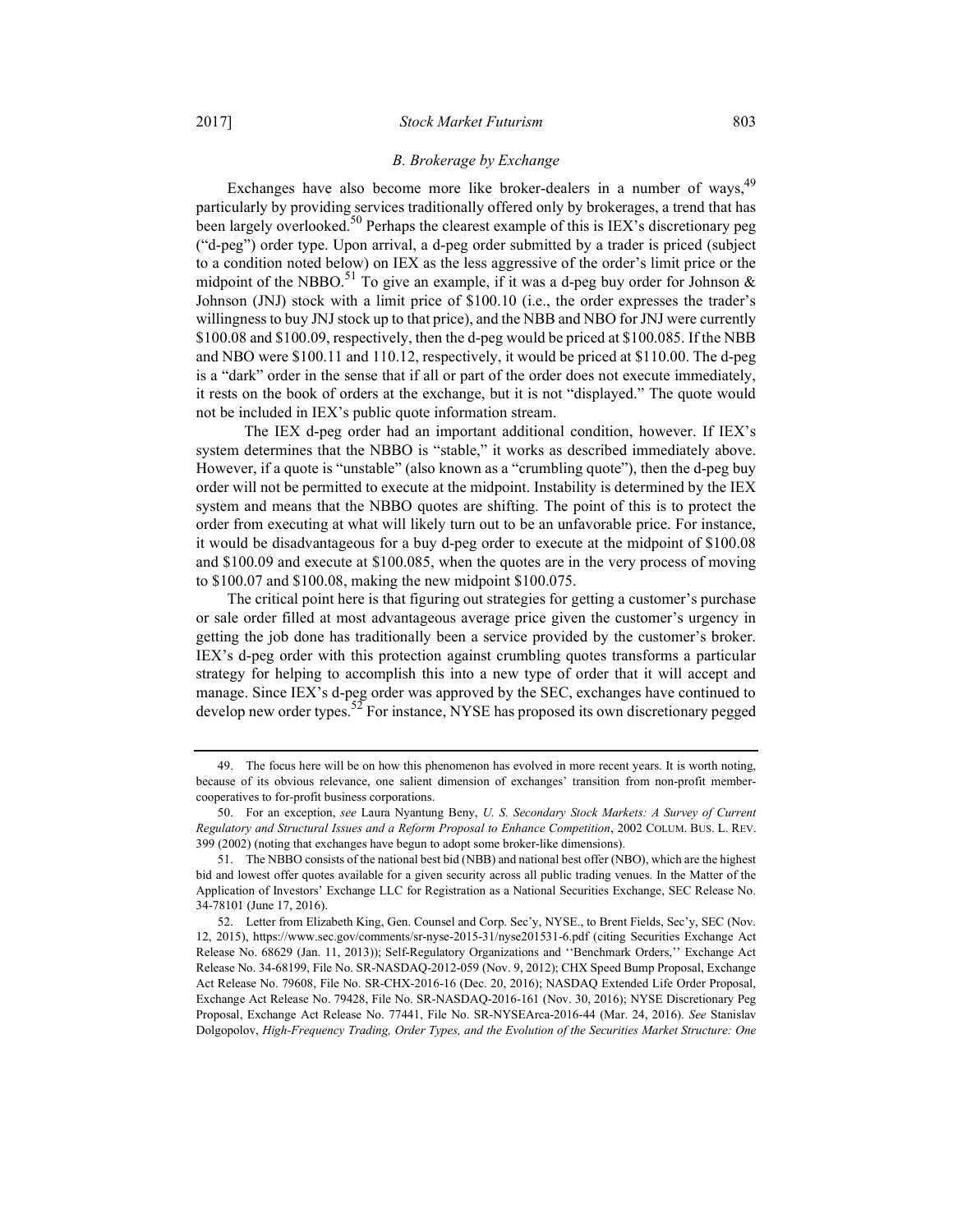order.<sup>53</sup>

The SEC's approach to new broker-like functionalities has been understandably piecemeal in light of the lack of anything like a broader framework for approaching these issues on the part of the SEC itself, industry participants, or academics. Nonetheless, it is worth trying to identify the principles on which the SEC reasoning has turned, given that the SEC has approved some new order types, while disapproving others, and there is a raft of new proposals on the horizon.

 Consider first the SEC's disapproval of a "Benchmark Order" functionality proposed by NASDAQ in 2012. Benchmark Orders would have enabled parties to submit an initial, "parent order" identifying a specified benchmark involving a particular security that would then be pursued over time. The benchmarks were Volume Weighted Average Price ("VWAP"), Time Weighted Average Price ("TWAP"), or Percent of Volume ("POV"), all of which are common objectives for institutional investors to designate for their brokers. The NASDAQ functionality would then have created a set of "child orders"—specific orders that would have been directed to NASDAQ and other venues with the objective of, say, trading a very large amount of JNJ stock with the aim of being 1%, but no more, of all JNJ trading volume for the next three minutes.

The SEC found that NASDAQ had failed to carry its burden of showing that the proposed Benchmark Order functionality was consistent with Exchange Act  $\S$  6(b)(8), which requires that exchange rules do not unnecessarily burden competition. The rationale was the concern that "regulatory immunity, or exchange rules limiting liability, in the context of NASDAQ's proposal to offer a service traditionally provided by broker-dealers, would impose an undue burden on competition."<sup>54</sup> In other words, NASDAQ would be acting like a broker providing trading services beyond traditional exchange market infrastructure, but would be doing so with a significant competitive advantage—the liability benefits of SRO status.

 On the other hand, the SEC approved IEX's d-peg order despite protests by market participants that it resembled NASDAQ's disapproved benchmark order.<sup>55</sup> In an effort to distinguish the two, the SEC noted that the automated, rule-based character of the crumbling quote determination made the order type more like traditional pegged exchange orders, whereas NASDAQ's Benchmark Order, unlike IEX's d-peg, had involved a third party contractor that would have directed orders to multiple venues. This is not a very satisfactory distinction because it is entirely unclear why providing the order functionality

Whistleblower's Consequences for Securities Regulation, 2014 U. ILL. J.L. TECH. & POL'Y, 145, 149 (2014) (discussing the proliferation of new order types).

 <sup>53.</sup> NASDAQ has proposed an extended life order. NASDAQ Extended Life Order Proposal, Release No. 34-79428, SR-NASDAQ-2016-161 (Nov. 30, 2016). The extended life order awards a higher priority for execution to a displayed limit order that commits to remaining in the order book for at least one second, than a limit order at the same price that does not make that commitment. The extended life order awards a higher priority for execution to a displayed limit order that commits to remaining in the order book for at least one second, than a limit order at the same price that does not make that commitment. This order type would create robust incentives for the generation of non-fading liquidity.

 <sup>54.</sup> Self-Regulatory Organizations, Securities Exchange Act Release No. 34-68629, File No. SR-NASDAQ-2012-059) (Jan. 11, 2013), Self-Regulatory Organizations and ''Benchmark Orders,'' Exchange Act Release No. 34-68199, File No. SR-NASDAQ-2012-059 (Nov. 9, 2012). The SEC also disapproved the proposal because of concerns that risk controls under Rule 15c-3 would not apply to the Benchmark Orders. Id.

 <sup>55.</sup> Letter from Elizabeth King to Brent Fields, supra note 52, at 10; Self-Regulatory Organizations and ''Benchmark Orders,'' Exchange Act Release No. 34-68199, File No. SR-NASDAQ-2012-059 (Nov. 9, 2012).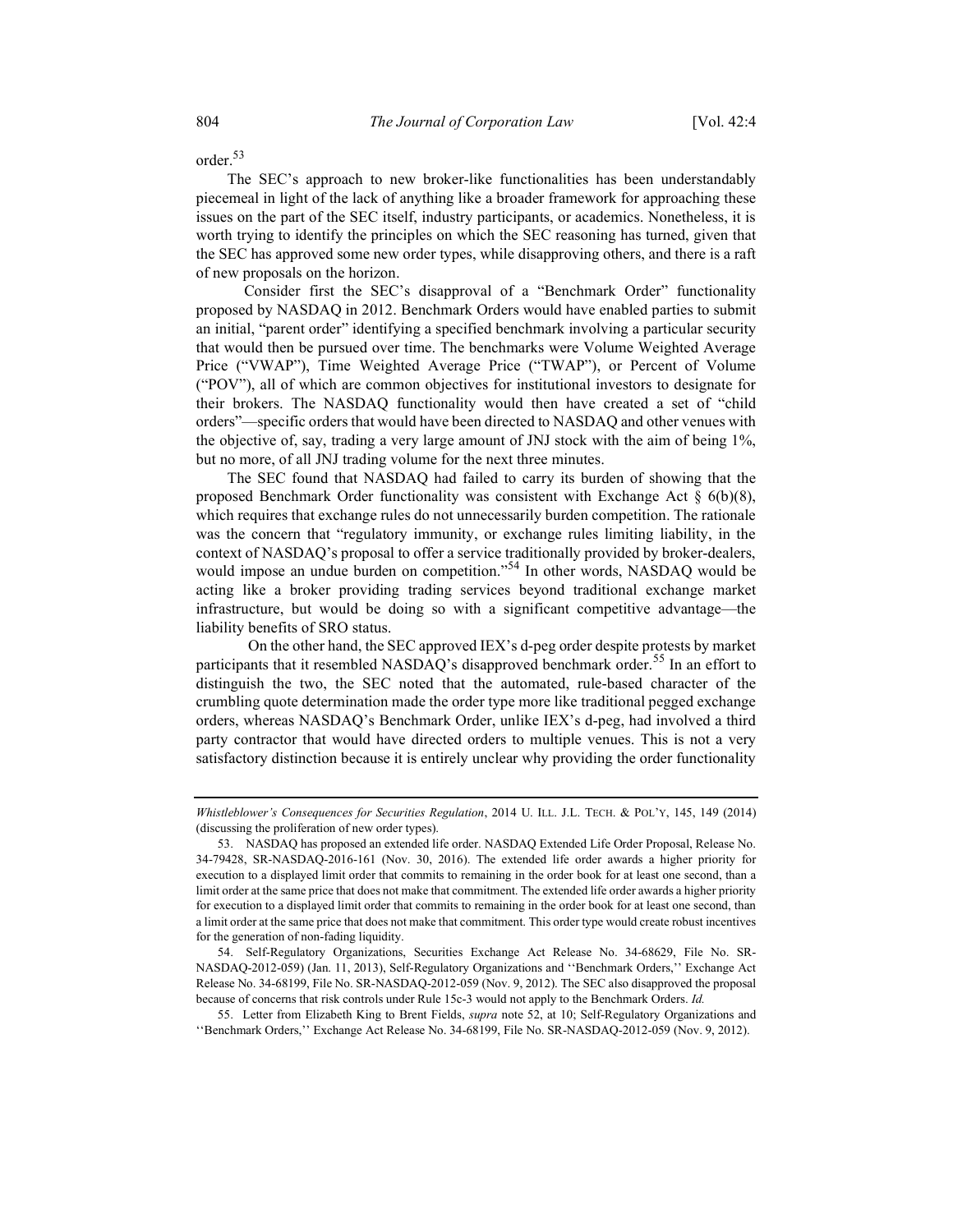entirely in-house, rather than using a third party should matter.

#### C. Structural Interventions

Alongside offering functionalities that mimic traditional brokerage services, IEX also adopted structural features designed to ameliorate what it suggests are certain perceived flaws in market structure. IEX's core innovation was its "speed bump," a 350 microsecond<sup>56</sup> delay imposed on all incoming communications before they entered the IEX trading system, and an equivalent delay imposed on all transaction and quotation data that it sends out to the public. The speed bumps were designed to eliminate various potential forms of latency arbitrage, which involved high-frequency traders rapidly learning of transactions at IEX and then altering their quotations at other venues before a trader could execute transactions there.

In any event, the speed bump proposal caused a problem from a regulatory perspective because of its facial conflict with a requirement of Regulation National Market System (Reg. NMS).<sup>57</sup> A centerpiece of Reg. NMS is the "Order Protection Rule,"<sup>58</sup> which generally bars transactions at prices inferior to the best quotes for a given stock available on the publicly disseminated feed. Under these rules, as an exchange, IEX's best bids and offers are required to receive protection, but protected quotes under NMS are supposed to be available "immediately."<sup>59</sup> The speed bump of IEX briefly, but deliberately delayed the posting of quotes. The SEC ultimately determined that the speed bump was not an obstacle to approval. In connection with approving IEX's application, the SEC promulgated new guidance clarifying that it viewed intentional delays of less than one thousand microseconds to be de minimis and permissible. $^{60}$ 

This reasoning, while probably correct with regard to protecting the quotes sent to IEX, does not address the significant policy issues raised by the delay in transaction reporting.

During the IEX application process, high-frequency trader Citadel asserted that approval of IEX's application "would make it difficult for the [SEC] to disapprove the many new exchange mechanisms that exchanges would be sure to propose using IEX as precedent."<sup>61</sup> Since IEX's approval, exactly this suspicion has been confirmed. Both the

 <sup>56.</sup> A microsecond is one millionth of a second.

 <sup>57.</sup> NMS security designation and definitions can be found at 17 C.F.R. §§ 242.600(b)(57)–(58) (2005).

 <sup>58.</sup> Order Protection Rule, 17 C.F.R § 242.611 (2005).

 <sup>59.</sup> Under Reg. NMS, a protected bid or offer must be an "automated quotation," 17 C.F.R. § 242.600(b)(57)(iii), and an "automated quotation" must be a quotation "displayed by a trading center" that permits an execution against it "immediately and automatically." 17 C.F.R. § 242.600(b)(3)(ii). Indeed, the SEC had specifically explained that "[t]he term 'immediate' precludes any coding of automated systems or other type of intentional device that would delay the action taken with respect to a quotation." Exchange Act Release No. 51808, File No. S7-10-04, at 166 (June 9, 2005), https://www.sec.gov/rules/final/34-51808.pdf.

 <sup>60.</sup> See Commission Interpretation Regarding Automated Quotations Under Regulation NMS, 81 Fed. Reg. 40,785, 40,792 (June 23, 2016) (to be codified at 17 C.F.R. pt. 241) ("Solely in the context of determining whether a trading center maintains an 'automated quotation' for purposes of Rule 611 of Regulation NMS, the Commission does not interpret the term 'immediate' used in Rule 600(b)(3) by itself to prohibit a trading center from implementing an intentional access delay that is de minimis—i.e., a delay so short as to not frustrate the purposes of Rule 611 by impairing fair and efficient access to an exchange's quotations.").

 <sup>61.</sup> Letter from John C. Nagel, Managing Dir. & Senior Deputy Gen. Counsel, Citadel, to Brent J. Fields, Sec'y, SEC (Nov. 6, 2015), www.sec.gov/comments/10-222/10222-16.pdf.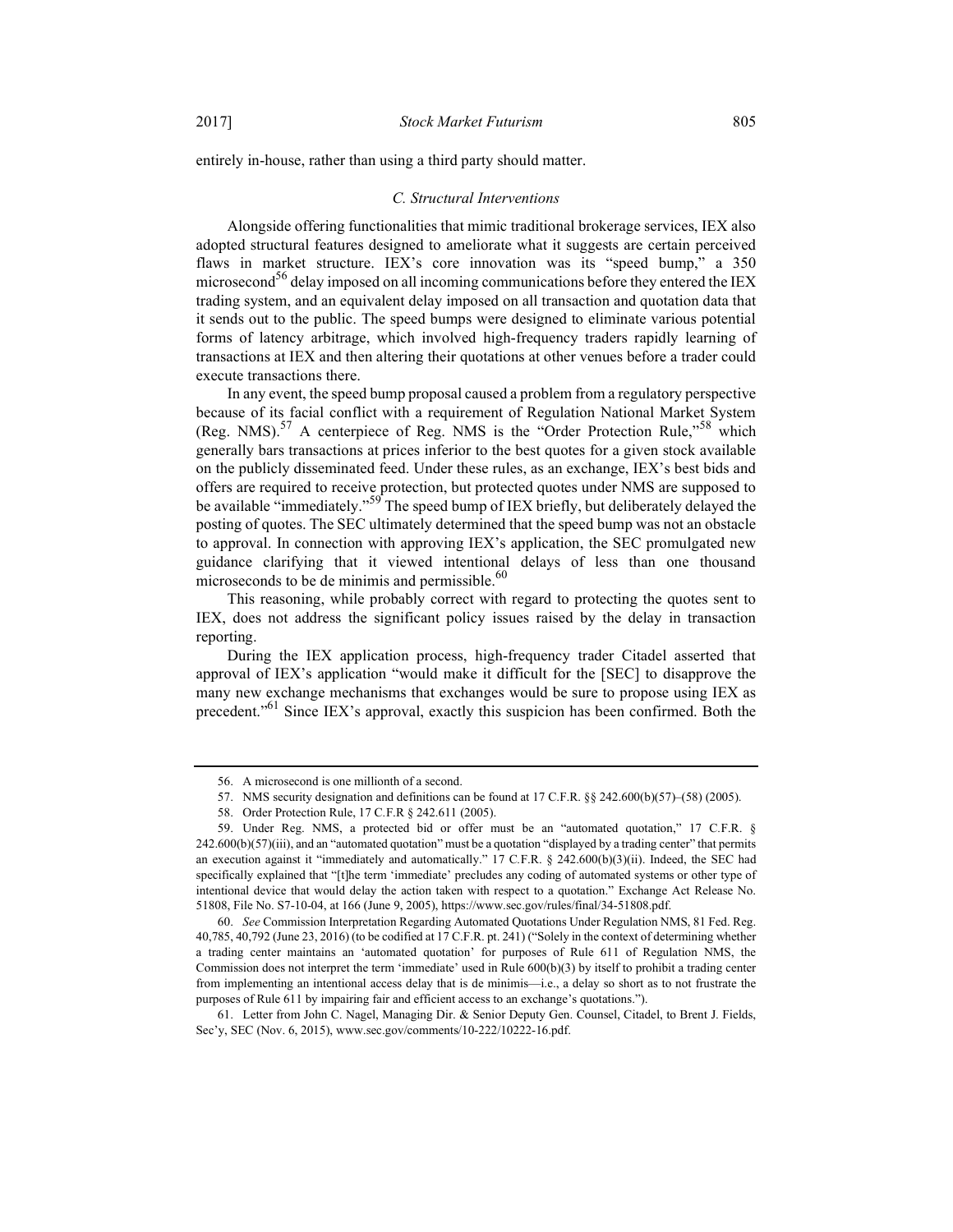Chicago Stock Exchange  $\text{(CHX)}^{62}$  and one of the exchanges in the NYSE group have proposed their own speed bumps.<sup>63</sup>

Interestingly, however, CHX's speed bump, while the same 350 microsecond length as IEX's, is designed to have the opposite effect. IEX's speed bump was designed to facilitate a trader's ability to transact across multiple venues by delaying the discovery of the transaction on IEX by liquidity suppliers with quotes in these other venues, who, if they could learn of the transaction faster, might be able to alter these quotes before the traders orders arrived at these other venues. The CHX speed bump, by contrast, is designed to facilitate liquidity providers' ability to cancel its quotes on CHX if it sees activity in the stock on other exchanges. orders in this way. The CHX speed bump only applies to new incoming marketable orders, delaying their ability to immediately execute against limit orders in the CHX matching system for 350 microseconds.<sup>64</sup> All new resting limit orders as well as instructions to cancel limit orders would be processed without delay.<sup>65</sup>

In aggregate, these trends have substantially weakened the case for the sharp distinctions current regulatory policy draws among equity marketplaces. ATSs and exchanges are no longer so different from one another as they converge along the lines of structure, volume, order functionalities, and design principles, and as some exchanges become more overtly partisan among trading strategies and market participants.

#### IV. STOCK MARKET FUTURISM

#### A. Visions of the Stock Market's Future

The argument here has been that a series of trends have weakened the case for the current equity market structure in which important regulatory consequences hang on the distinct legal statuses granted exchanges as SROs and all other execution venues as brokerdealers. Re-thinking the regulation of equity venues thus requires rethinking the current structure of equity market self-regulation. In particular, exchanges' roles as SROs generate conflicts of interest in their governance responsibilities and competitive anomalies when they provide brokerage like functions. We end by considering two possibilities.

#### 1. One Self-Regulatory Status

One attractive future for the stock market would involve the eventual elimination of the multiple different regulatory statuses that currently exist: exchanges (SROs), and ATSs and non-ATS OTC venues (non-SRO broker-dealers that are instead regulated by an SRO). Instead, a single status like "Trading System" would be developed and apply a uniform self-regulatory scheme to every institution on which transactions occur, while allowing trading venues to retain the other regulatory features that currently characterize them (for example, levels of transparency and ability to discriminate among traders allowed to trade

 <sup>62.</sup> SEC, Comments on CHX Rulemaking, Notice of Filing of Proposed Rule Change to Adopt the CHX Liquidity Taking Access Delay 2, https://www.sec.gov/comments/sr-chx-2016-16/chx201616.shtml (last visited Mar. 1, 2017).

 <sup>63.</sup> NYSE to Introduce New Trading Functionality on NYSE American, NYSE (Jan. 2017), https://www.nyse.com/news/nyse-american-trading-functionality.

 <sup>64.</sup> CHX Speed Bump Proposal, Exchange Act Release No. 34-79608, File No. SR-CHX-2016-16 (Dec. 20, 2016).

 <sup>65.</sup> Id.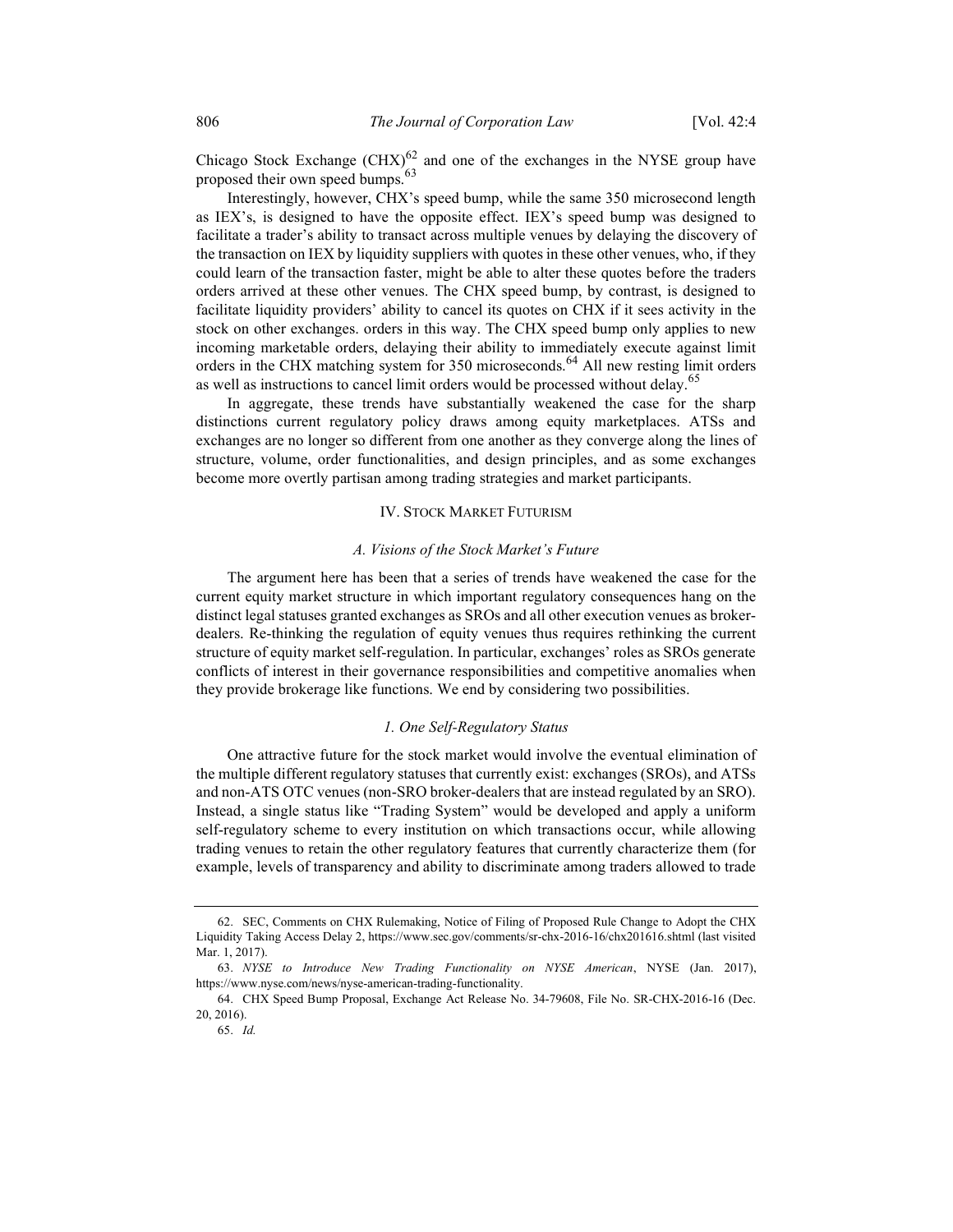on the venue).

Creating a uniform regulatory status would mean either eliminating the exchangespecific SRO status or conferring that status on every venue.<sup>66</sup> The former seems considerably more desirable given the costs to both regulators and the regulated of the intensive SRO supervisory system. While this would be a dramatic change to regulatory structure, it is actually already well underway. At present, almost all exchanges outsource most of their regulatory functions to FINRA, which exercises surveillance oversight over more than 90% of equity market volume.<sup>67</sup> Indeed, in its 2005 Concept Release Concerning Self-Regulation, the SEC considered the possibility of a "Universal Industry Self-Regulator."<sup>68</sup> Under this model, "one industry self-regulatory organization would be responsible for . . . all members and all markets," and all other entities would lose SRO authority.<sup>69</sup>

There are a number of desirable features of this model. As detailed by the SEC, these include establishing a uniform playing field for markets to compete on, a broad knowledge of market and intermarket activity due to the integration of regulatory functions by the universal SRO, and the elimination of the many conflicts of interest that the current coupling of exchanges and regulatory functions creates.<sup>70</sup>

The case for such a universal industry self-regulator has only been strengthened by the developments discussed above. Exchanges' development of sophisticated, broker-like functionalities sharpen the anti-competitive effects of exchanges enjoying liability limits while providing services that are profoundly similar to broker-dealers and also sharpen the conflicts of interest that exchanges face in regulating their competitors.

The greatest deficiency of a single, universal self-regulatory organization is that it would eliminate the possibility of multiple SROs competing to provide services to exchanges with potential benefits of innovation and efficiency. However, there is already no effective competition to provide exchanges with SRO services, as each exchange provides some services itself, but outsources most self-regulatory activity to one organization—FINRA.

### B. Continued Disaggregation and Venue Choice

If exchanges are going to retain distinct self-regulatory benefits (and burdens), then the SEC should engage in rulemaking to the effect that neither exchanges' SRO immunity from private lawsuit, nor their rulebook-based liability caps extend to new services offered by exchanges that mimic those traditionally offered by broker-dealers.<sup>71</sup>

 <sup>66.</sup> The SEC has also considered—and rejected—the desirability of eliminating self-regulation altogether. Concept Release Concerning Self-Regulation, Exchange Act Release No. 34-50700, 84 SEC Docket 619 (Nov. 18, 2004). The Concept Release also lays out the set of reasons for self-regulation more generally.

 <sup>67.</sup> Technology, FINRA, http://www.finra.org/about/technology (last visited Mar. 1, 2017) ("FINRA has surveillance oversight of more than 90 percent of the listed equities market.").

 <sup>68.</sup> Concept Release Concerning Self-Regulation, Exchange Act Release No. 34-50700, 84 SEC Docket 619 (Nov. 18, 2004).

 <sup>69.</sup> Id.

 <sup>70.</sup> Id.

 <sup>71.</sup> Exchanges have asserted—and may continue to—that SRO immunity should apply to these offerings. See, e.g., Letter from Jeffrey S. Davis, Vice President & Deputy Gen. Counsel, NASDAQ, to the SEC 8 (Dec. 17, 2012). They do not fall under exchanges' regulatory role, however, for the precise reason that they are brokerlike functionalities. The Equity Market Structure Advisory Committee (EMSAC) has suggested raising